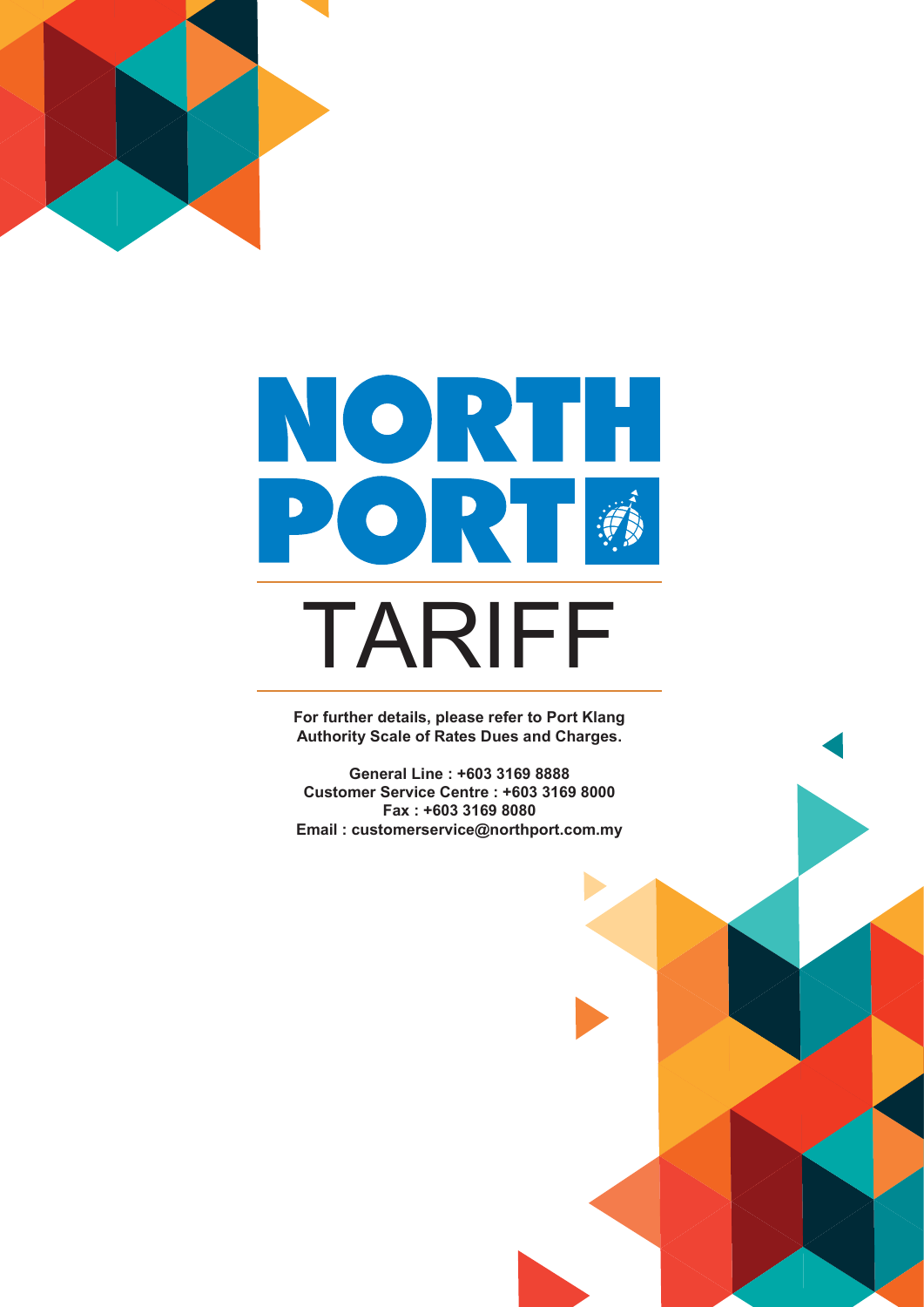

# **Table of Contents**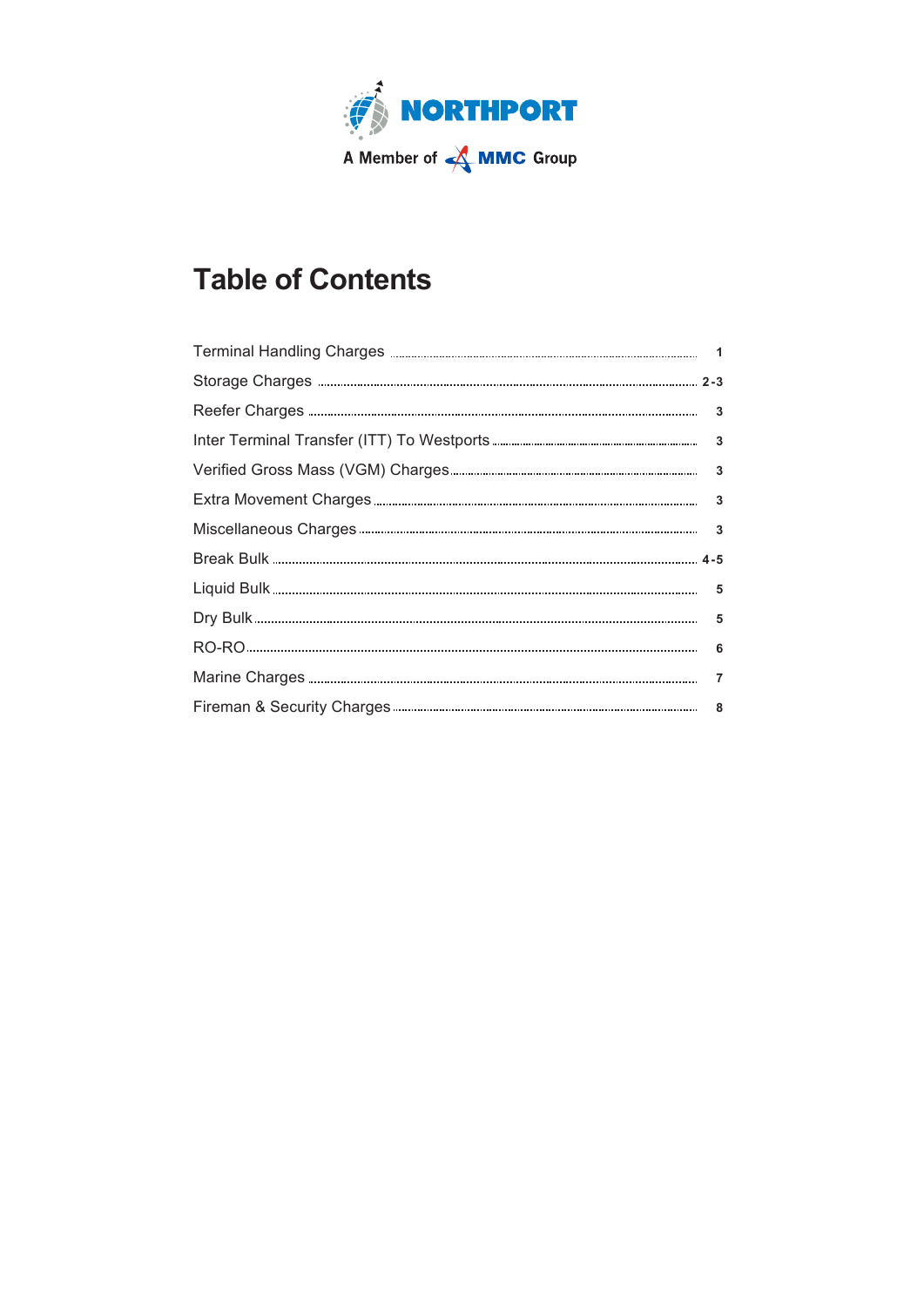



# **CONTAINER TARIFF**

### **TERMINAL HANDLING CHARGES**

| <b>Container Status</b>           |                                  | 20'                               | 40' | >40' |
|-----------------------------------|----------------------------------|-----------------------------------|-----|------|
|                                   |                                  | Discharge / Load per move<br>(RM) |     |      |
| a)                                | <b>Full Container Load (FCL)</b> | 300                               | 450 | 546  |
| b)                                | Less Container Load (LCL)        |                                   | 645 | 728  |
| <b>Empty Container (MT)</b><br>c) |                                  | 250                               | 375 | 457  |
| d)                                | <b>Transhipment Container</b>    |                                   |     |      |
|                                   | Laden<br>i)                      | 182                               | 273 | 312  |
|                                   | ii)<br>Empty                     | 180                               | 270 | 300  |

### **DANGEROUS GOODS IMPORT / EXPORT CONTAINERS**

|                    | 20'       | 40' | >40' |  |
|--------------------|-----------|-----|------|--|
| <b>Description</b> | Rate (RM) |     |      |  |
| Group 1            | 450       | 680 | 760  |  |
| Group 2            | 390       | 590 | 660  |  |
| Group 3            | 340       | 510 | 570  |  |

### **DANGEROUS GOODS TRANSHIPMENT CONTAINERS**

| <b>Description</b> | 20'       | 40' | >40' |  |
|--------------------|-----------|-----|------|--|
|                    | Rate (RM) |     |      |  |
| Group 1            | 290       | 435 | 490  |  |
| Group 2            | 250       | 380 | 430  |  |
| Group 3            | 220       | 330 | 380  |  |

### **HANDLING CHARGES OF OOG CONTAINERS**

| <b>Description</b> |                                               | 20'                | 40' | >40' |
|--------------------|-----------------------------------------------|--------------------|-----|------|
|                    |                                               | Per Lift Rate (RM) |     |      |
| a)                 | <b>FCL containers</b><br>(Import / Export)    | 460                | 560 | 630  |
| b)                 | <b>FCL DG containers</b><br>(Import / Export) | 560                | 680 | 760  |

### **SHIFTING CHARGES**

|    |                                                                                |     | 20'<br>40'<br>>40' |     |  |  |  |
|----|--------------------------------------------------------------------------------|-----|--------------------|-----|--|--|--|
|    | <b>Description</b>                                                             |     | Rate (RM)          |     |  |  |  |
| a) | Shifting of container within the<br>same bay or hatch.                         |     | 65                 |     |  |  |  |
| b) | Shifting of container from bay to<br>bay or hatch to hatch.                    | 130 |                    |     |  |  |  |
| C) | Opening and subsequently<br>closing of hatches (Hatch<br><b>Cover Lifting)</b> |     | 130                |     |  |  |  |
| d) | Loading of gearbox on the wharf<br>and subsequently re-lifting gearbox         | 130 |                    |     |  |  |  |
| e) | <b>Re-stow of container</b>                                                    | 286 | 435                | 487 |  |  |  |

### **UNCONTAINERISED CARGO (UC) LIFTING**

| <b>Description</b> |                            | Per lift per<br>hour or part<br>thereof |
|--------------------|----------------------------|-----------------------------------------|
|                    |                            | Rate (RM)                               |
| a)                 | Not exceeding 15 tonnes    | 800                                     |
| b)                 | Not exceeding 25 tonnes    | 1,000                                   |
| c)                 | Not exceeding 35 tonnes    | 1,800                                   |
| d)                 | Not exceeding 50 tonnes    | 3,000                                   |
| e)                 | Not exceeding 60 tonnes    | 4,500                                   |
| f)                 | <b>Exceeding 60 tonnes</b> | 5,500                                   |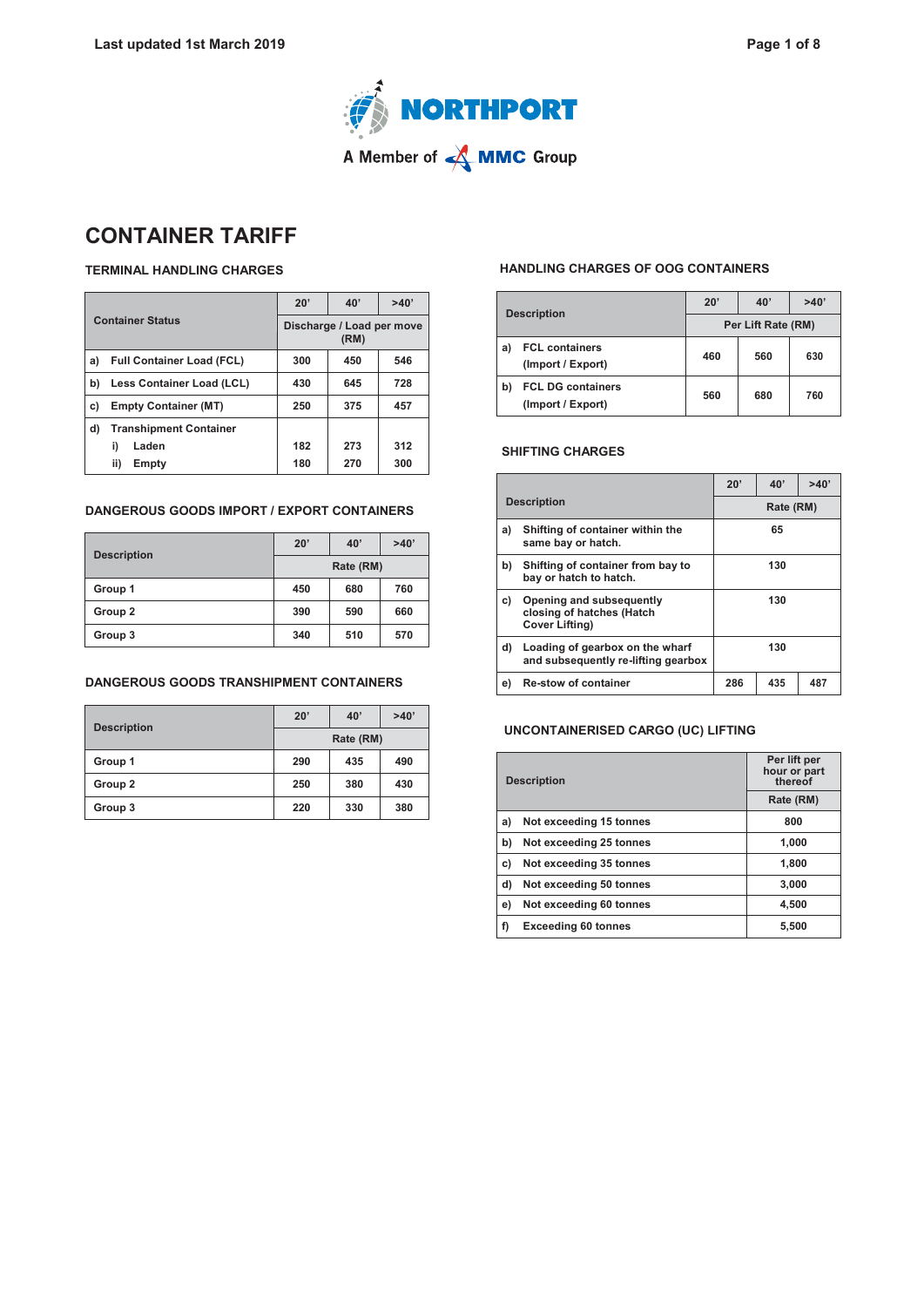

### **STORAGE CHARGES**

**Import and Export FCL and MT containers shall be calculated from the time containers are stacked in CY to the time the containers are removed from the terminal. All Export containers calculated from the time the containers are stacked in CY to the time containers are loaded onto vessel for export.**

### **IMPORT FCL CONTAINERS STORAGE CHARGES**

| Origin                                                                                                                   | <b>ASEAN</b>       |      | <b>Non-ASEAN</b> |      |      |      |
|--------------------------------------------------------------------------------------------------------------------------|--------------------|------|------------------|------|------|------|
|                                                                                                                          | >40'<br>20'<br>40' |      | 20'              | 40'  | >40' |      |
|                                                                                                                          | Rate (RM)          |      |                  |      |      |      |
| $\overline{1^{st}}$<br>day                                                                                               | Free               | Free | Free             | Free | Free | Free |
| $2^{nd}$ day                                                                                                             | Free               | Free | Free             | Free | Free | Free |
| $3rd$ day                                                                                                                | Free               | Free | Free             | Free | Free | Free |
| $4th$ day                                                                                                                | Free               | Free | Free             | Free | Free | Free |
| $5^{\text{th}}$<br>day                                                                                                   | Free               | Free | Free             | 15   | 22   | 26   |
| $6th$ day                                                                                                                | 15                 | 22   | 26               | 30   | 45   | 52   |
| 7 <sup>th</sup><br>day                                                                                                   | 30                 | 45   | 52               | 45   | 67   | 78   |
| $8th$ day                                                                                                                | 45                 | 67   | 78               | 60   | 90   | 104  |
| $9th$ day                                                                                                                | 60                 | 90   | 104              | 75   | 112  | 130  |
| $10^{th}$ day                                                                                                            | 75                 | 112  | 130              | 90   | 135  | 156  |
| $11^{th}$ day                                                                                                            | 90                 | 135  | 156              | 128  | 193  | 223  |
| $\overline{12^{th}}$ day                                                                                                 | 128                | 193  | 223              | 156  | 234  | 270  |
| $13^{th}$ day                                                                                                            | 156                | 234  | 270              | 175  | 262  | 304  |
| $14th$ day                                                                                                               | 175                | 262  | 304              | 196  | 293  | 338  |
| $15^{th}$ day                                                                                                            | 196                | 293  | 338              | 215  | 321  | 372  |
| $16th$ day                                                                                                               | 215                | 321  | 372              | 234  | 352  | 406  |
| $17^{th}$ day                                                                                                            | 234                | 352  | 406              | 253  | 380  | 440  |
| $\overline{18}^{th}$ day                                                                                                 | 253                | 380  | 440              | 274  | 409  | 474  |
| $19th$ day                                                                                                               | 274                | 409  | 474              | 293  | 439  | 508  |
| $20th$ day                                                                                                               | 293                | 439  | 508              | 312  | 468  | 540  |
| $21^{th}$ day                                                                                                            | 312                | 468  | 540              | 331  | 496  | 574  |
| From 4th week<br>and subsequent<br>weeks per week<br>or part thereof<br>in addition to<br>charges payable<br>on 21st dav | 352                | 527  | 608              | 352  | 527  | 608  |

#### **IMPORT DANGEROUS GOODS CONTAINERS**

| No. of Days                                | $20^{\circ}$<br>40'<br>>40' |      |      |  |  |  |
|--------------------------------------------|-----------------------------|------|------|--|--|--|
|                                            | (RM)                        |      |      |  |  |  |
| First 3 days                               | Free                        | Free | Free |  |  |  |
| Subsequent days per<br>day or part thereof | 25                          | 38   | 42   |  |  |  |

### **EXPORT DANGEROUS GOODS CONTAINERS**

| No. of Days                                | 20'  | 40'  | >40' |  |  |  |
|--------------------------------------------|------|------|------|--|--|--|
|                                            | (RM) |      |      |  |  |  |
| First 3 days                               | Free | Free | Free |  |  |  |
| Subsequent days per<br>day or part thereof | 10   | 15   | 20   |  |  |  |

### **IMPORT FCL CONTAINERS STORAGE CHARGES - MALAYSIAN PORTS**

| No. of Days                                                                                                     | 20'       | 40'  | >40' |  |
|-----------------------------------------------------------------------------------------------------------------|-----------|------|------|--|
|                                                                                                                 | Rate (RM) |      |      |  |
| First 7 days                                                                                                    | Free      | Free | Free |  |
| 8th day                                                                                                         | 15        | 22   | 26   |  |
| 9th day                                                                                                         | 30        | 45   | 52   |  |
| 10th day                                                                                                        | 45        | 67   | 78   |  |
| 11th day                                                                                                        | 60        | 90   | 104  |  |
| 12th day                                                                                                        | 75        | 112  | 130  |  |
| 13th day                                                                                                        | 90        | 135  | 156  |  |
| 14th day                                                                                                        | 105       | 157  | 182  |  |
| 15th day                                                                                                        | 120       | 180  | 208  |  |
| 16th day                                                                                                        | 135       | 202  | 234  |  |
| 17th day                                                                                                        | 150       | 225  | 260  |  |
| 18th day                                                                                                        | 165       | 247  | 286  |  |
| 19th day                                                                                                        | 180       | 270  | 312  |  |
| 20th day                                                                                                        | 195       | 292  | 338  |  |
| 21st day                                                                                                        | 210       | 315  | 364  |  |
| From 4th week and subsequent<br>weeks per week or part thereof<br>in addition to charges payable<br>on 21st day | 270       | 405  | 468  |  |

| <b>OVERSTAYING CHARGES</b>                                                                                         | 20 <sup>1</sup> | 40' | >40' |
|--------------------------------------------------------------------------------------------------------------------|-----------------|-----|------|
|                                                                                                                    | Rate (RM)       |     |      |
| Apply on Import and Transhipment<br>containers in the container yard not<br>removed within the free storage period | 65              | 100 | 110  |

#### **EXPORT FCL / LCL & IMPORT / EXPORT EMPTY STORAGE CHARGES**

| No. of Days                                | $20^{\circ}$ | 40'  | >40' |  |  |
|--------------------------------------------|--------------|------|------|--|--|
|                                            | (RM)         |      |      |  |  |
| Within free days                           | Free         | Free | Free |  |  |
| Subsequent days per day<br>or part thereof |              | 8    |      |  |  |

- *Free storage period for Import FCL / MT containers shall*   $\blacksquare$ *subject to its origin country.*
- $\blacksquare$ *Export containers are entitled for 5 days free storage.*
- *Transhipment containers shall be given 14 days free storage* п *calculated from the date containers are stacked in CY. Transhipment containers not reshipped within the prescribed free storage period shall lose the right to Transhipment rates. Storage charges will be levied on containers based on the free period granted for Import FCL or MT containers.*
- *Transhipment Dangerous Goods containers shall be given 7* Ē. *days free storage calculated from the date containers are stacked in CY. Transhipment containers not reshipped within the prescribed free storage period shall lose the right to Transhipment rates. Storage charges will be levied on containers based on the free period granted for Import FCL Dangerous Goods containers.*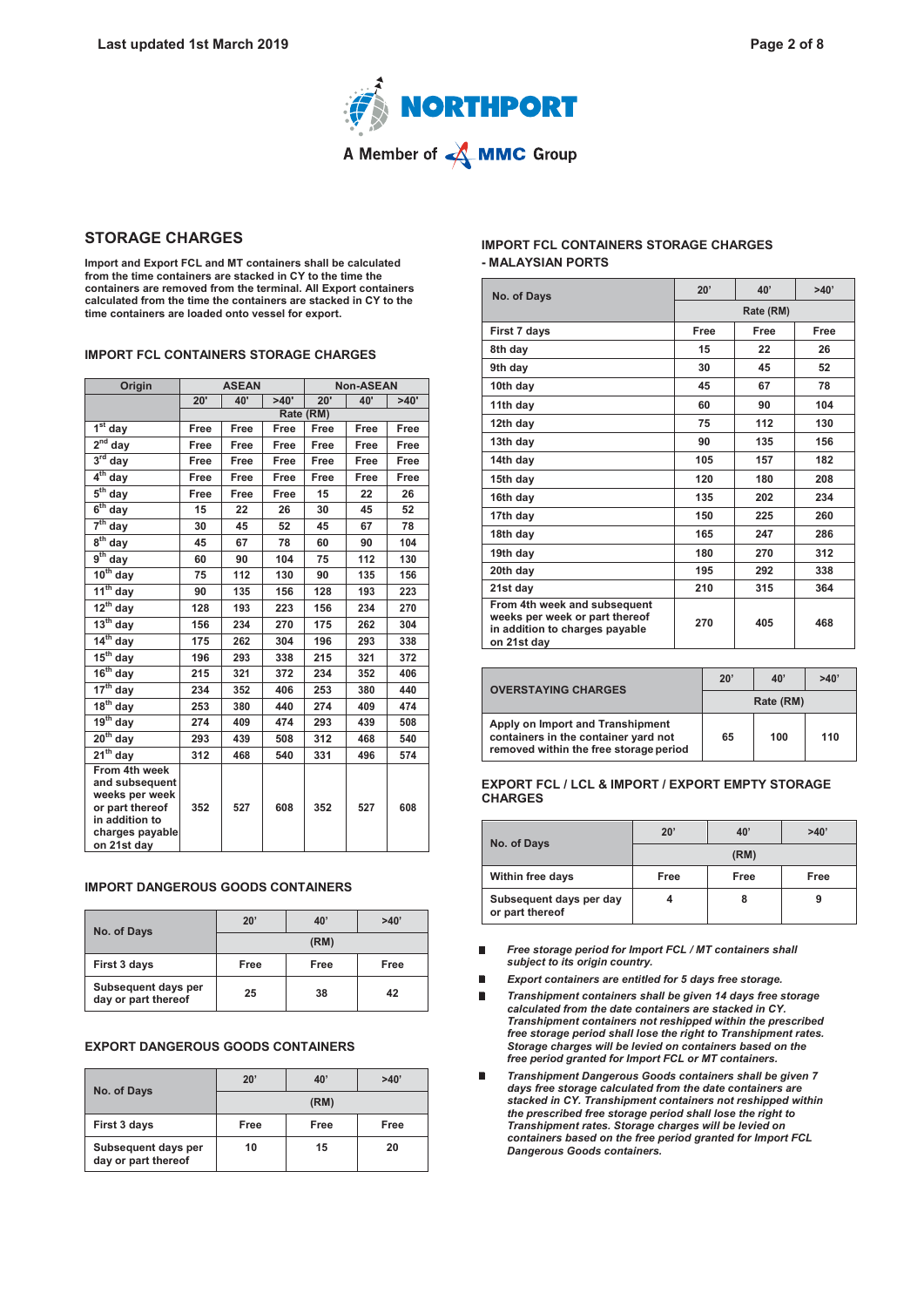

### **OOG CONTAINERS STORAGE CHARGES**

|                            | 20'                                | 40'  | >40' |  |  |
|----------------------------|------------------------------------|------|------|--|--|
| No. of Days                | Rate per day per container<br>(RM) |      |      |  |  |
| First 3 days               | Free                               | Free | Free |  |  |
| 4th day to 21st day        | 30                                 | 46   | 52   |  |  |
| 22nd day and<br>thereafter | 76                                 | 116  | 134  |  |  |

### **REEFER CHARGES - IMPORT / EXPORT CONTAINERS**

|    |                                                                                    | 20' | 40'  | >40' |
|----|------------------------------------------------------------------------------------|-----|------|------|
|    |                                                                                    |     | (RM) |      |
| a) | Plugging and unplugging of reefer<br>containers on board vessel<br>(per operation) | 15  | 15   | 15   |
| b) | Reefer monitoring and electricity<br>(per shift or part thereof)                   | 35  | 50   | 60   |
| b) | Pre-trip inspection (per operation)                                                | 70  | 70   | 70   |

#### **INTER TERMINAL TRANSFER (ITT) TO WESTPORTS**

| <b>Container Size</b>   | Rate (RM) |
|-------------------------|-----------|
| 20' ( $\leq$ 21 tonnes) | 80        |
| 20' ( > 21 tonnes)      | 200       |
| $40'$ / $45'$           | 160       |

*Rate on ITT to Westports will be applied for all types of transportation mode (by barge, road or rail)***.**

### **VERIFIED GROSS MASS (VGM) CHARGES**

|    |                                    | Rate per unit<br>(RM) |
|----|------------------------------------|-----------------------|
| a) | Single unit container through gate | 5                     |
| b) | Twin hauled (back to back)         | 30                    |
| C) | <b>Container from CLFS</b>         | 30                    |
| d) | Penalty on VGM (2 EMC)             | 130/20'<br>200/40'    |

*Penalty on VGM will be imposed if there is no VGM declaration through e-SOLAS*

#### **EXTRA MOVEMENT CHARGES (EMC)**

|    |                                                                                                                                                                                                                                                                                                                                                               | 40'<br>$20^{\circ}$ |     | >40' |
|----|---------------------------------------------------------------------------------------------------------------------------------------------------------------------------------------------------------------------------------------------------------------------------------------------------------------------------------------------------------------|---------------------|-----|------|
|    |                                                                                                                                                                                                                                                                                                                                                               | Rate (RM)           |     |      |
| a) | When an MT, Transhipment or FCL<br>container is received from haulier's<br>chassis or rail wagon and is not<br>shipped but subsequently delivered<br>back to haulier's chassis or rail<br>wagon (2 EMC).                                                                                                                                                      | 130                 | 200 | 220  |
| b) | Movement after an Import LCL<br>container is unpacked at CFS and the<br>MT container is subsequently<br>delivered to haulier's chassis or rail<br>wagon (1 EMC).                                                                                                                                                                                              | 65                  | 100 | 110  |
| c) | Late advise on status of container,<br>change of container status, change of<br>operator code, change of port<br>destination, conversion of export to<br>import and vice versa, conversion of<br>MT pool to MT Export and vice versa,<br>late advise for Health, Agriculture,<br><b>Veterinary or Fisheries Department</b><br>after vessel's arrival (1 EMC). | 65                  | 100 | 110  |
| d) | Movement of container from CY to<br>examination area and back to CY<br>after Customs, Health, Agriculture,<br>Veterinary or Fisheries Department's<br>examination (2 EMC).                                                                                                                                                                                    | 130                 | 200 | 220  |
| e) | When an MT, Transhipment or FCL<br>container is received from haulier's<br>chassis or rail wagon and is shut-out<br>and subsequently shipped via<br>another vessel (1 EMC).                                                                                                                                                                                   | 65                  | 100 | 110  |
| f) | Inter Terminal Transfer (ITT) of<br>container to/from CT1/CT2 (per<br>move).                                                                                                                                                                                                                                                                                  | 65                  | 100 | 110  |
| g) | Any additional container movement<br>not stated above shall be levied an<br>extra movement charges (per move).                                                                                                                                                                                                                                                | 65                  | 100 | 110  |

### **MISCELLANEOUS CHARGES**

| <b>Services</b> |                                                                                                                   | 20'<br>40'<br>>40' |           |  |  |
|-----------------|-------------------------------------------------------------------------------------------------------------------|--------------------|-----------|--|--|
|                 |                                                                                                                   |                    | Rate (RM) |  |  |
| a)              | Usage of bath tub trailer                                                                                         |                    | 500       |  |  |
| b)              | Storage on bath tub trailer (charges will<br>be applied from second shift onwards -<br>per shift or part thereof) | 600                |           |  |  |
| c)              | Patching of torn container (per container)                                                                        | 110<br>65<br>100   |           |  |  |
| d)              | Re-arrange door position for export<br>container only                                                             | 110<br>100<br>65   |           |  |  |
| e)              | Photo service per request (max 5<br>containers per request or part<br>thereof)                                    | 20                 |           |  |  |
| f)              | Carpenter (per container)                                                                                         | 10                 |           |  |  |
| g)              | Port Pass Registration (per year)                                                                                 | 10                 |           |  |  |
| h)              | Vehicles sticker (per sticker)                                                                                    | 3                  |           |  |  |
| i)              | <b>Reissuance of document (gate</b><br>pass & etc)                                                                | 25                 |           |  |  |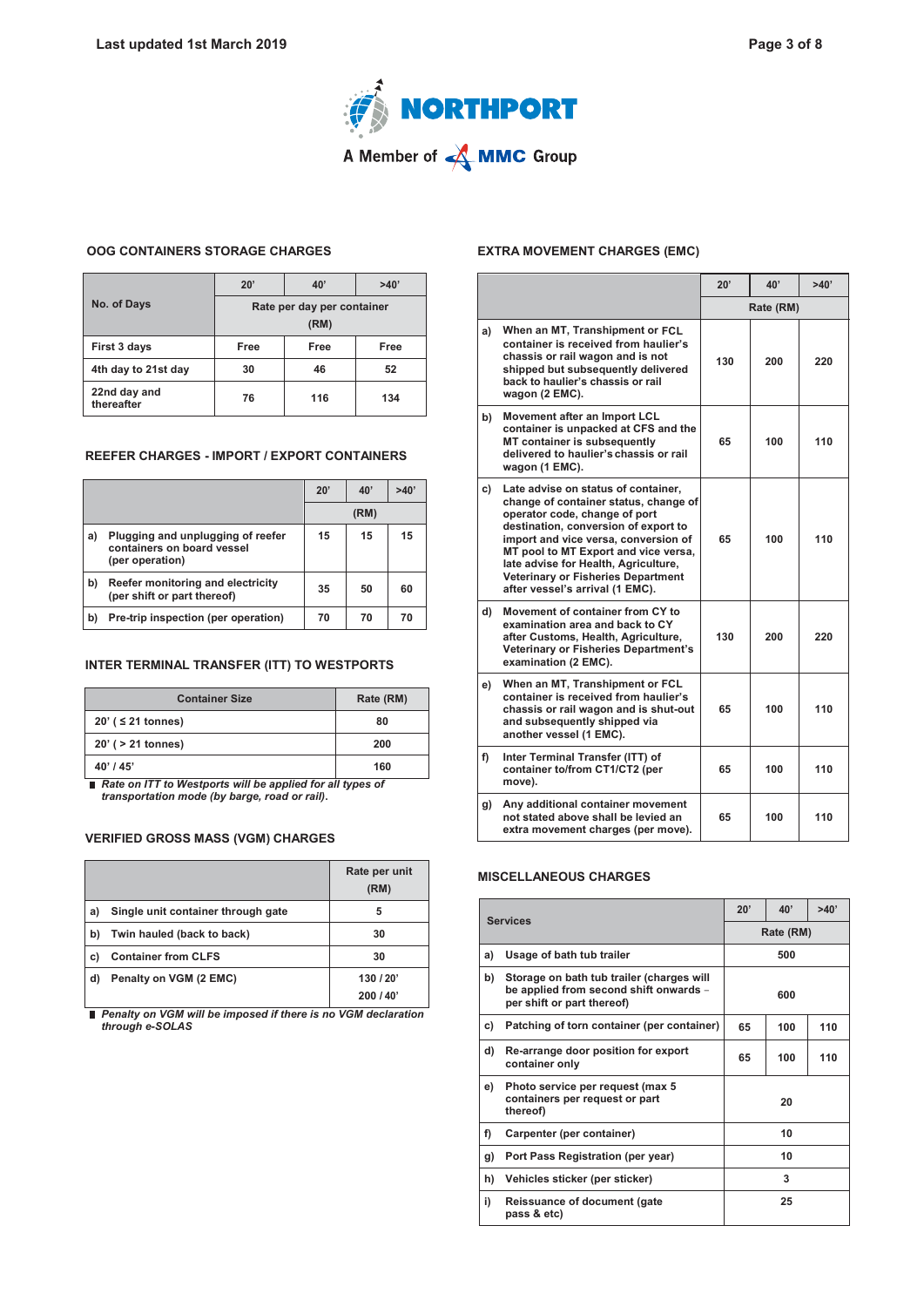

# **CONVENTIONAL TARIFF**

### **BREAK BULK**

**Rates for Break Bulk cargo is chargeable based on tonne or measurement weight, whichever is greater.**

| <b>WHARFAGE CHARGES</b>                                                         |                                                                        |                 |                                                                                                                                   |                 |         |                                                                                           |
|---------------------------------------------------------------------------------|------------------------------------------------------------------------|-----------------|-----------------------------------------------------------------------------------------------------------------------------------|-----------------|---------|-------------------------------------------------------------------------------------------|
|                                                                                 | Cargo loaded or<br>discharged at wharf<br>per tonne or part<br>thereof |                 | Cargo loaded into or<br>discharged from ship<br>moored alongside<br>another ship berthed<br>at wharf per tonne or<br>part thereof |                 |         | Cargo loaded into or<br>discharged from ship<br>at anchorage per<br>tonne or part thereof |
| Type of                                                                         |                                                                        |                 | (RM)                                                                                                                              |                 |         |                                                                                           |
| cargo                                                                           | Foreign                                                                | <b>Domestic</b> | Foreign                                                                                                                           | <b>Domestic</b> | Foreign | <b>Domestic</b>                                                                           |
| a) Cargo other<br>than rice,<br>wheat grain<br>and salt loaded<br>or discharged | 2.50                                                                   | 2.00            | 1.25                                                                                                                              | 1.00            |         | 0.65                                                                                      |
| b) Rice, wheat<br>grain and salt                                                | 2.00                                                                   |                 | 1.00<br>0.65                                                                                                                      |                 |         |                                                                                           |
| c) T/S cargo for<br>each operation<br>of unloading<br>and reloading             |                                                                        | 2.50            |                                                                                                                                   | 1.25            |         | 0.65                                                                                      |

| <b>STEVEDORAGE</b>                    |                                                                          |                              |  |  |
|---------------------------------------|--------------------------------------------------------------------------|------------------------------|--|--|
| Types of cargo (discharged or loaded) |                                                                          | Per tonne or part<br>thereof |  |  |
|                                       |                                                                          | (RM)                         |  |  |
| a)                                    | General cargo                                                            | 7.30                         |  |  |
| b)                                    | Loose bagged cargo                                                       | 8.50                         |  |  |
| C)                                    | Palletised or unitized cargo                                             | 4.40                         |  |  |
| d)                                    | DG cargo                                                                 | 10.00                        |  |  |
| e)                                    | <b>Transhipment cargo</b>                                                | 6.50                         |  |  |
| f)                                    | Shifting of cargo on board                                               | 8.50                         |  |  |
| g)                                    | Landing cargo on wharf and subsequently<br>reshipping into the same ship | 17.00                        |  |  |

| <b>ADDITIONAL STEVEDORES GANG</b> |         |                                                                                             |        |  |
|-----------------------------------|---------|---------------------------------------------------------------------------------------------|--------|--|
| <b>Description</b>                | thereof | Per hour or part Per shift or part<br>Through meal per<br>hour or part thereof *<br>thereof |        |  |
|                                   | (RM)    |                                                                                             |        |  |
| a) Per gang                       | 200.00  | 700.00                                                                                      | 200.00 |  |
| b) Per person                     | 20.00   | 70.00                                                                                       | 20.00  |  |

\* **Applicable to Stevedore charges tabled above if the services are provided through meal hour.**

**CHARGES FOR LATE REQUEST, CHANGES OR CANCELLATION OF STEVEDORAGE SERVICE, ETC - Not less than four hours before beginning of each shift**

|    |                                                                                                                                             | Per transaction<br>(RM) |
|----|---------------------------------------------------------------------------------------------------------------------------------------------|-------------------------|
| a) | Late application and alteration                                                                                                             | 20.00                   |
| b) | Cancellation of stevedore gang                                                                                                              | 700.00                  |
| C) | Stevedore ordered but not worked, unless due to<br>rain or arising from the fault of terminal operator<br>per gang per hour or part thereof | 100.00                  |

**WHARF HANDLING CHARGES FOR IMPORT / EXPORT (GENERAL CARGO) Type of cargo Receiving and delivering at wharf per tonne or part thereof Receiving at wharf, storing and delivering at warehouse or open storage and vice versa per tonne or part thereof (RM) Malaysian Port Non-Malaysian Port Malaysian Port Non-Malaysian Port a) General cargo (below 1.00 MT) 5.00 7.00 8.80 10.60 b) Heavy lift (above 1.00 MT) 9.00 9.00 15.00 15.00 c) DG : Group 3 6.50 9.00 10.80 14.00 d) DG : Group 1 & 2 13.00 18.00 21.60 28.00 e) All cargo loaded into or discharged from ship moored alongside another ship berth at wharf or ship at anchorage 1.00**

|    | <b>WHARF HANDLING CHARGES FOR TRANSHIPMENT</b><br>(GENERAL CARGO)                                            |                                      |
|----|--------------------------------------------------------------------------------------------------------------|--------------------------------------|
|    | <b>Description</b>                                                                                           | Per tonne or<br>part thereof<br>(RM) |
| a) | Cargo received and shipped at wharf                                                                          | 3.80                                 |
| b) | Cargo received from ship at wharf, removing and<br>warehousing and reshipped at wharf to<br>destination port | 7.00                                 |

### **LIFTING SERVICE CHARGES Description Per tonne per lift or part thereof (RM) a) Not exceeding 5 tonnes 4.00 b) Exceeding 5 tonnes but not exceeding 10 tonnes 6.50 c) Exceeding 10 tonnes but not exceeding 20 tonnes 9.00 d) Over 20 tonnes 18.00**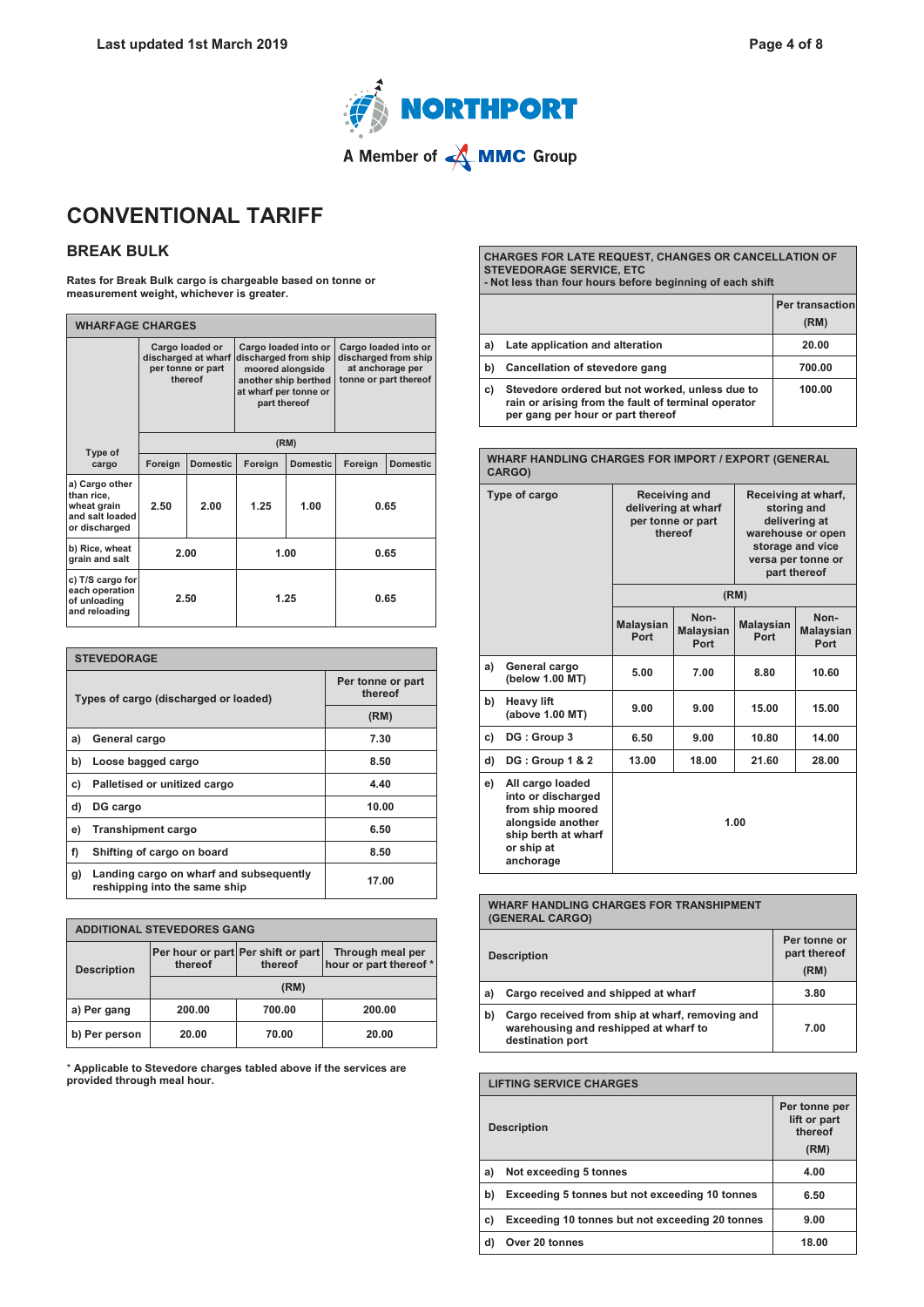

| <b>STORAGE CHARGES</b><br>Import - Covered<br>i)                      | Per tonne per day or<br>part thereof<br>(RM) |                         |
|-----------------------------------------------------------------------|----------------------------------------------|-------------------------|
| (Open Storage - Half of Covered Rates)                                | General<br>Cargo                             | <b>Damaged</b><br>Cargo |
| First 3 days (inclusive of Common<br><b>Landing Date)</b>             | Free                                         | <b>Free</b>             |
| $\overline{4^{th}}$ day                                               | 2.00                                         | 4.00                    |
| $5th$ day                                                             | 4.50                                         | 9.00                    |
| $6th$ day                                                             | 7.50                                         | 15.00                   |
| $7th$ day                                                             | 11.00                                        | 22.00                   |
| 8 <sup>th</sup> day                                                   | 15.80                                        | 31.60                   |
| $9th$ day                                                             | 21.90                                        | 43.80                   |
| $10th$ day                                                            | 29.30                                        | 58.60                   |
| $11th$ day                                                            | 38.00                                        | 76.00                   |
| $\overline{12}$ <sup>th</sup> day                                     | 48.00                                        | 96.00                   |
| $\overline{13}^{\text{th}}$ day                                       | 59.30                                        | 118.60                  |
| $\overline{14}^{\text{th}}$ day                                       | 71.90                                        | 143.80                  |
| $15^{\text{th}}$<br>day onwards additional per day or<br>part thereof | 13.90                                        | 27.80                   |

| <b>STORAGE CHARGES</b><br>ii) Export or Shut Out - Covered | Per tonne per day or<br>part thereof<br>(RM) |                         |
|------------------------------------------------------------|----------------------------------------------|-------------------------|
| (Open Storage - Half of Covered Rates)                     | <b>General</b><br>Cargo                      | <b>Damaged</b><br>Cargo |
| First 7 days                                               | Free                                         | Free                    |
| $8th$ to 21 <sup>st</sup> day                              | 1.00                                         | 2.00                    |
| $22nd$ day and thereafter                                  | 1.70                                         | 3.40                    |

| <b>STORAGE CHARGES</b><br>iii) Transhipment or Overlanded - Covered<br>(Open Storage - Half of Covered Rates) | Per tonne per day or<br>part thereof<br>(RM) |                         |
|---------------------------------------------------------------------------------------------------------------|----------------------------------------------|-------------------------|
|                                                                                                               | General<br>Cargo                             | <b>Damaged</b><br>Cargo |
| First 28 days                                                                                                 | Free                                         | Free                    |
| $29^{th}$ to $42^{nd}$ day                                                                                    | 0.70                                         | 1.40                    |
| 43 <sup>rd</sup> day and thereafter                                                                           | 1.30                                         | 2.60                    |

| <b>STORAGE CHARGES</b><br>iv) Dangerous Cargo (DG2 & DG3) Import<br>- Covered | Per tonne per day or | part thereof<br>(RM)    |
|-------------------------------------------------------------------------------|----------------------|-------------------------|
| (Open Storage - Half of Covered Rates)                                        | General<br>Cargo     | <b>Damaged</b><br>Cargo |
| First 21 days                                                                 | 26.00                | 52.00                   |
| 22 <sup>nd</sup> day and thereafter                                           | 182.00               | 364.00                  |

| <b>STORAGE CHARGES</b><br>v) Dangerous Cargo (DG2 & DG3) Export<br>- Covered<br>(Open Storage - Half of Covered Rates) | Per tonne per day or<br>part thereof<br>(RM) |                         |
|------------------------------------------------------------------------------------------------------------------------|----------------------------------------------|-------------------------|
|                                                                                                                        | General<br>Cargo                             | <b>Damaged</b><br>Cargo |
| First 3 days                                                                                                           | Free                                         | Free                    |
| day and thereafter                                                                                                     | 26.00                                        | 52.00                   |

| <b>OVERSTAYING CHARGES</b>                                                                         | Per tonne or part<br>thereof<br>(RM) |
|----------------------------------------------------------------------------------------------------|--------------------------------------|
| Import cargo in the warehouse not<br>removed within 3 days after the Common<br><b>Landing Date</b> | 2.00                                 |

# **LIQUID BULK**

| <b>WHARFAGE CHARGES</b> |                                     |                                   |
|-------------------------|-------------------------------------|-----------------------------------|
|                         | Cargo loaded or discharged at wharf | Per tonne or part<br>thereof (RM) |
| a)                      | Domestic trade ships                | 3.00                              |
| b)                      | Foreign going ships                 | 3.50                              |

| <b>WHARFAGE CHARGES</b>                                                                        |                                   |
|------------------------------------------------------------------------------------------------|-----------------------------------|
| Cargo loaded into or discharged from<br>ship moored alongside another ship<br>berthed at wharf | Per tonne or part<br>thereof (RM) |
| Domestic trade ships<br>a)                                                                     | 1.50                              |
| Foreign going ships<br>b)                                                                      | 1.75                              |

| <b>WHARFAGE CHARGES</b>                                       |                                   |
|---------------------------------------------------------------|-----------------------------------|
| Cargo loaded into or discharged from ship<br>at the anchorage | Per tonne or part<br>thereof (RM) |
| Domestic trade ships<br>a)                                    | 0.65                              |
| Foreign going ships<br>. b)                                   | 0.65                              |

| <b>PIPELINE CHARGES</b> |                              | Per tonne or part<br>thereof (RM)     |      |
|-------------------------|------------------------------|---------------------------------------|------|
|                         |                              | Tranship-<br>General<br>Cargo<br>ment |      |
| a)                      | <b>Non - Dangerous Goods</b> | 2.50                                  | 1.80 |
| b)                      | <b>Dangerous Goods</b>       | 4.00                                  | 2.80 |

### **DRY BULK**

| <b>WHARFAGE CHARGES</b> |                |                 |
|-------------------------|----------------|-----------------|
| <b>Description</b>      | Per tonne (RM) |                 |
|                         | Foreign        | <b>Domestic</b> |
| <b>Dry Bulk Vessel</b>  | 2.50           | 2.00            |

| <b>GENERAL WHARF HANDLING CHARGES</b> |                                                  |                                   |
|---------------------------------------|--------------------------------------------------|-----------------------------------|
|                                       | <b>Description</b>                               | Per tonne or part<br>thereof (RM) |
| a)                                    | With conveyor and crane facilities               | 9.00                              |
| b)                                    | With other than conveyor and crane<br>facilities | 7.30                              |
|                                       | Trimming                                         | 1.30                              |

| <b>WAREHOUSE RENTAL</b> |                                                                  |  |
|-------------------------|------------------------------------------------------------------|--|
| Cargo in warehouse      | RM2.02 per sq.m per week or RM8.08<br>per sq.m for first 28 days |  |
|                         | RM5.38 per sq.m per week from 29 <sup>th</sup><br>day onwards    |  |
| Cargo at open yard      | RM1.01 per sq.m per week or RM4.04<br>per sq.m for first 28 days |  |
|                         | RM2.69 per sq.m per week from 29 <sup>th</sup><br>day onwards    |  |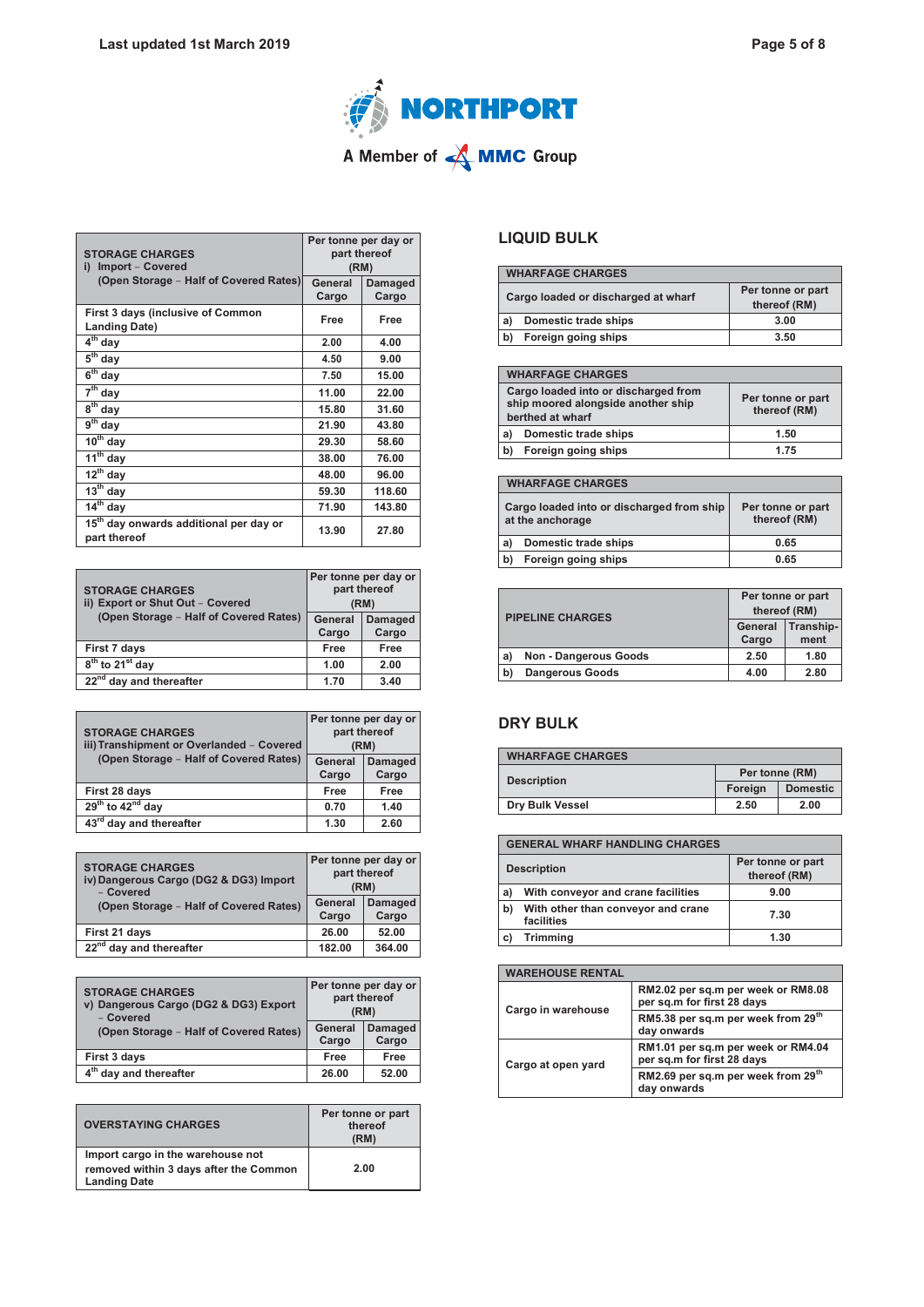

# **RORO SERVICES**

г

| <b>WHARF HANDLING CHARGES (RORO)</b> |                                                                |                                                                |                                                                |  |
|--------------------------------------|----------------------------------------------------------------|----------------------------------------------------------------|----------------------------------------------------------------|--|
| Motor &<br>Heavy                     | <b>Import</b>                                                  | <b>Export</b>                                                  | <b>Transhipment</b>                                            |  |
| <b>Vehicles</b>                      | Per unit (RM)                                                  |                                                                |                                                                |  |
| Below 1.5<br>tonnes                  | 22.00                                                          | 15.00                                                          | 16.50                                                          |  |
| 1.5 tonnes<br>to 3 tonnes            | 45.00                                                          | 30.00                                                          | 34.00                                                          |  |
| More than 3<br>tonnes                | 45.00 with<br>addition of 9.00<br>per tonne or<br>part thereof | 30.00 with<br>addition of 9.00<br>per tonne or<br>part thereof | 34.00 with<br>addition of 6.00<br>per tonne or<br>part thereof |  |

| <b>RORO CHARGES</b>              |                                                  |                                  |
|----------------------------------|--------------------------------------------------|----------------------------------|
| Discharged/loaded by RORO Vessel |                                                  | Per unit per<br>transfer<br>(RM) |
| a)                               | Vehicles less than 5 tonnes                      | 20.00                            |
| b)                               | Vehicles 5 tonnes but not exceeding 10<br>tonnes | 40.00                            |
| C)                               | Vehicles exceeding 10 tonnes                     | 80.00                            |
| d)                               | General cargo (per tonne or part thereof)        | 2.00                             |

| <b>STORAGE CHARGES</b> |                     | Free days     | Rate per unit per day<br>(RM) |
|------------------------|---------------------|---------------|-------------------------------|
| l al                   | <b>Import</b>       | First 3 days  | 8.00                          |
| . b)                   | Export              | First 7 days  | 8.00                          |
| l c)                   | <b>Transhipment</b> | First 28 days | 8.00                          |

**If RORO cargo is collected after the free storage period,**   $\blacksquare$ **the storage charges shall be calculated from Common Landing Date**

п **Transhipment RORO cargo shall be entitled to a free storage period of 28 days from Common Landing Date**

**Transhipment RORO cargo not transhipped within free**  $\blacksquare$ **storage period shall be treated as Import RORO cargo**

### **OTHERS WHARFAGE**

| <b>PASSENGER SHIP</b>                     | (RM) |
|-------------------------------------------|------|
| Per tonne GT per 24 hours or part thereof | 0.10 |

| <b>PASSENGER &amp; LUGGAGE CHARGES</b> |                             |                       |                         |
|----------------------------------------|-----------------------------|-----------------------|-------------------------|
|                                        |                             | Per<br>Person<br>(RM) | <b>Per Unit</b><br>(RM) |
| a)                                     | Adult                       | 10.00                 |                         |
| b)                                     | Child under 12 years of age | 10.00                 |                         |
| C)                                     | Passenger's luggage         |                       | 1.00                    |

| <b>FOREIGN WAR SHIP</b>                                  | (RM) |
|----------------------------------------------------------|------|
| Per meter LOA plus 50 meters per hour<br>or part thereof | 5.50 |

| <b>MINIMUM WHARFAGE CHARGES</b><br>- shall be applied if the wharfage charges<br>is less than RM100.00 | (RM)                                            |  |
|--------------------------------------------------------------------------------------------------------|-------------------------------------------------|--|
| Not exceeding 1,000 GT<br>al                                                                           | 100.00 per day or<br>part thereof               |  |
| Exceeding 1,000 GT                                                                                     | 0.10 per tonne GT<br>per day or part<br>thereof |  |

| ANY SHIP OVERSTAYING AT WHARF                          | (RM)  |
|--------------------------------------------------------|-------|
| Per 100 GT or part thereof per hour or part<br>thereof | 15.00 |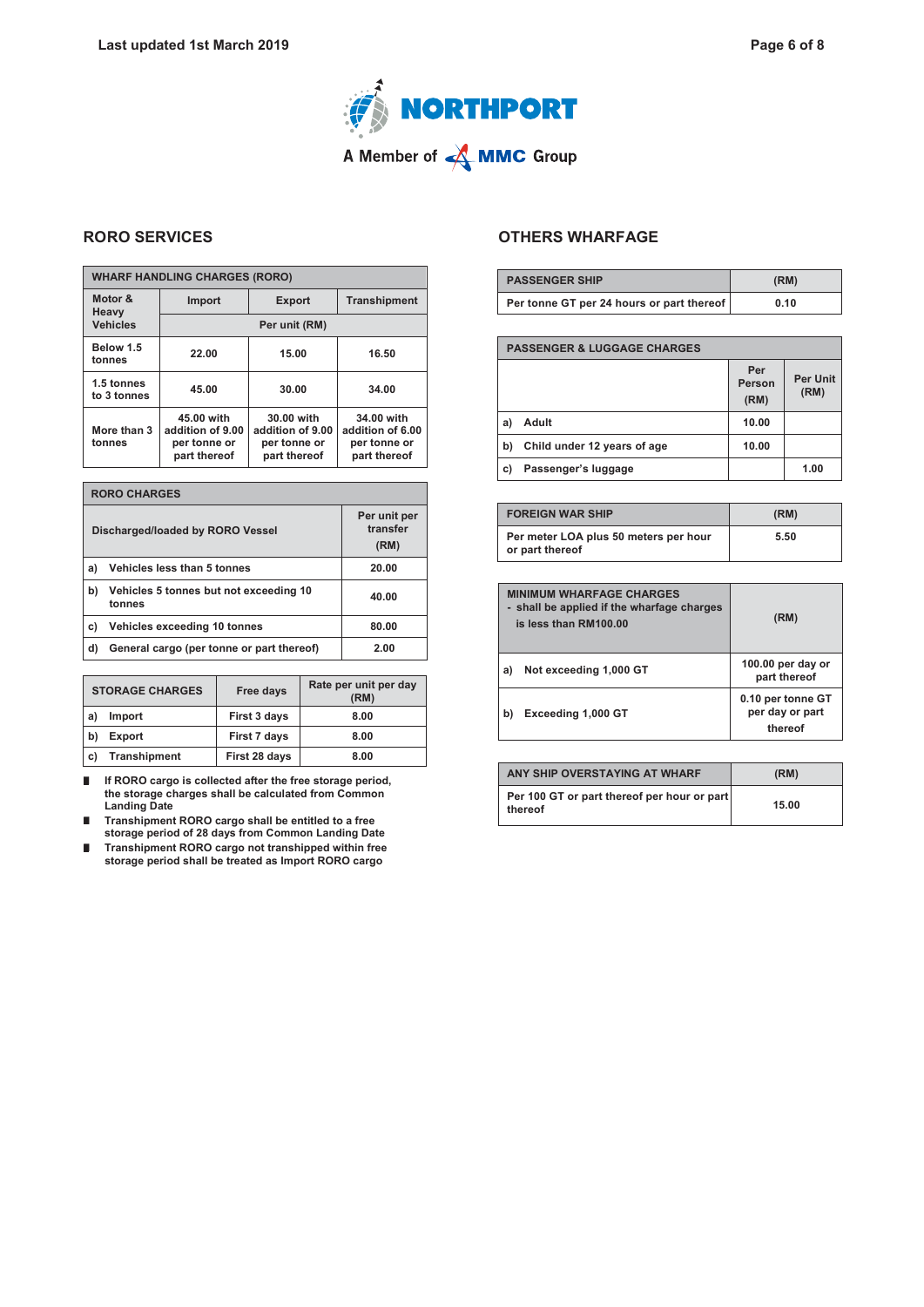

# **MARINE CHARGES**

### **CONSOLIDATED MARINE CHARGES**

**The consolidated Marine Charges are based on the length overall (LOA) of a vessel per call and levied for the following services:**

- **a) Pilotage from pilot station / inner anchorage to berth**
- **b) Pilotage from berth to pilot station / inner anchorage**
- **c) Towage operation during berthing & unberthing of vessel**

**These rates shall apply to every vessel loading and discharging goods and/or passenger engaged in any other services at the wharf including man-of-war.**

| <b>LENGTH OVERALL</b> |                                                   | <b>RM</b> |
|-----------------------|---------------------------------------------------|-----------|
| a)                    | Not exceeding 100 meters                          | 3,000     |
| b)                    | Exceeding 100 meters but not exceeding 140 meters | 4,200     |
| C)                    | Exceeding 140 meters but not exceeding 200 meters | 8.400     |
| d)                    | Exceeding 200 meters but not exceeding 250 meters | 13,200    |
| e)                    | Exceeding 250 meters but not exceeding 300 meters | 14.400    |
| f)                    | Exceeding 300 meters but not exceeding 350 meters | 16,800    |
| g)                    | <b>Exceeding 350 meters</b>                       | 18.500    |

### **OTHER RELATED CHARGES**

| a) Pilotage Dues                                                                                                                                                                                                                                                           |                                                     |
|----------------------------------------------------------------------------------------------------------------------------------------------------------------------------------------------------------------------------------------------------------------------------|-----------------------------------------------------|
| If a vessel only requires pilotage service for transit<br>within the pilotage limit, the charges shall apply<br>for the following services:                                                                                                                                |                                                     |
| i) Piloting a vessel from designated pilot<br>stations inwards to any anchorage or from<br>an anchorage outwards to a pilot station:                                                                                                                                       | RM3 per meter<br>LOA per<br>movement                |
| ii) Piloting a vessel from any inner anchorage to a<br>wharf outwards to any inner anchorage or from<br>wharf to another wharf.                                                                                                                                            |                                                     |
| b) Tugboat Charges                                                                                                                                                                                                                                                         |                                                     |
| If a vessel requires towage services for transit<br>between the port limits or for additional tugboats<br>other than that provided for the vessel's size, the<br>following charges shall apply.                                                                            | RM9.50 per meter<br>LOA per tugboat per<br>movement |
| c) Pilot Detention Charges                                                                                                                                                                                                                                                 |                                                     |
| Where the pilot waits at the Pilot Station for the<br>arrival of a vessel or at wharf or anchorage for the<br>departure of a vessel, a pilot detention charges<br>shall be imposed for every half hour or part<br>thereof calculated from the time service is<br>required. | RM200 for every half<br>hour or part thereof        |
| d) Amendment or Cancellation Charges of Pilotage<br><b>Services</b>                                                                                                                                                                                                        |                                                     |
| Where the service of a pilot is requested and the<br>time of such service is subsequently amended or<br>cancelled less than the following period stipulated<br>below before the time the service is required, an<br>amendment or cancellation charges shall be<br>imposed: | <b>RM500</b>                                        |
| - Arrival<br>2 hours                                                                                                                                                                                                                                                       |                                                     |
| - Departure and Shifting within the<br>pilotage limit<br>1 hour                                                                                                                                                                                                            |                                                     |
| e) Tugboat Detention Charges                                                                                                                                                                                                                                               | RM200 per tugboat                                   |
| Where the tugboat is detained due to delay in the<br>arrival or departure of a vessel, a detention charges<br>shall be imposed.                                                                                                                                            | for every half hour or<br>part thereof              |
| f) Amendment or Cancellation Charges of Tugboat<br><b>Services</b>                                                                                                                                                                                                         |                                                     |
| Where the service of a tugboat is requested and the<br>time of such service is subsequently amended or<br>cancelled less than 1 hour before the time the<br>service is required, an amendment or cancellation<br>charges shall be imposed.                                 | RM500 per<br>tugboat                                |
| g) Pilotage Service Charges                                                                                                                                                                                                                                                |                                                     |
| Where the services of pilot is requested for a ship<br>with defective propulsion or other unusual<br>characteristic. (per movement)                                                                                                                                        |                                                     |
| i) LOA not exceeding 200 meters                                                                                                                                                                                                                                            | <b>RM500</b>                                        |
| ii) LOA exceeding 200 meters                                                                                                                                                                                                                                               | RM1,000                                             |
| h) Towage Service Charges                                                                                                                                                                                                                                                  |                                                     |
| Where the services of tugboat is requested for a<br>ship with defective propulsion or other unusual<br>characteristic. (per movement)                                                                                                                                      |                                                     |
| i) LOA not exceeding 200 meters                                                                                                                                                                                                                                            | <b>RM1,500</b>                                      |
| ii) LOA exceeding 200 meters                                                                                                                                                                                                                                               | <b>RM2,500</b>                                      |
| i) Tugboat Escort Charges                                                                                                                                                                                                                                                  | RM6 per meter                                       |
| Where the tugboat escort service is requested for<br>a ship with defective propulsion or other unusual<br>characteristic. (per movement)                                                                                                                                   | LOA per hour per<br>tugboat                         |
|                                                                                                                                                                                                                                                                            |                                                     |